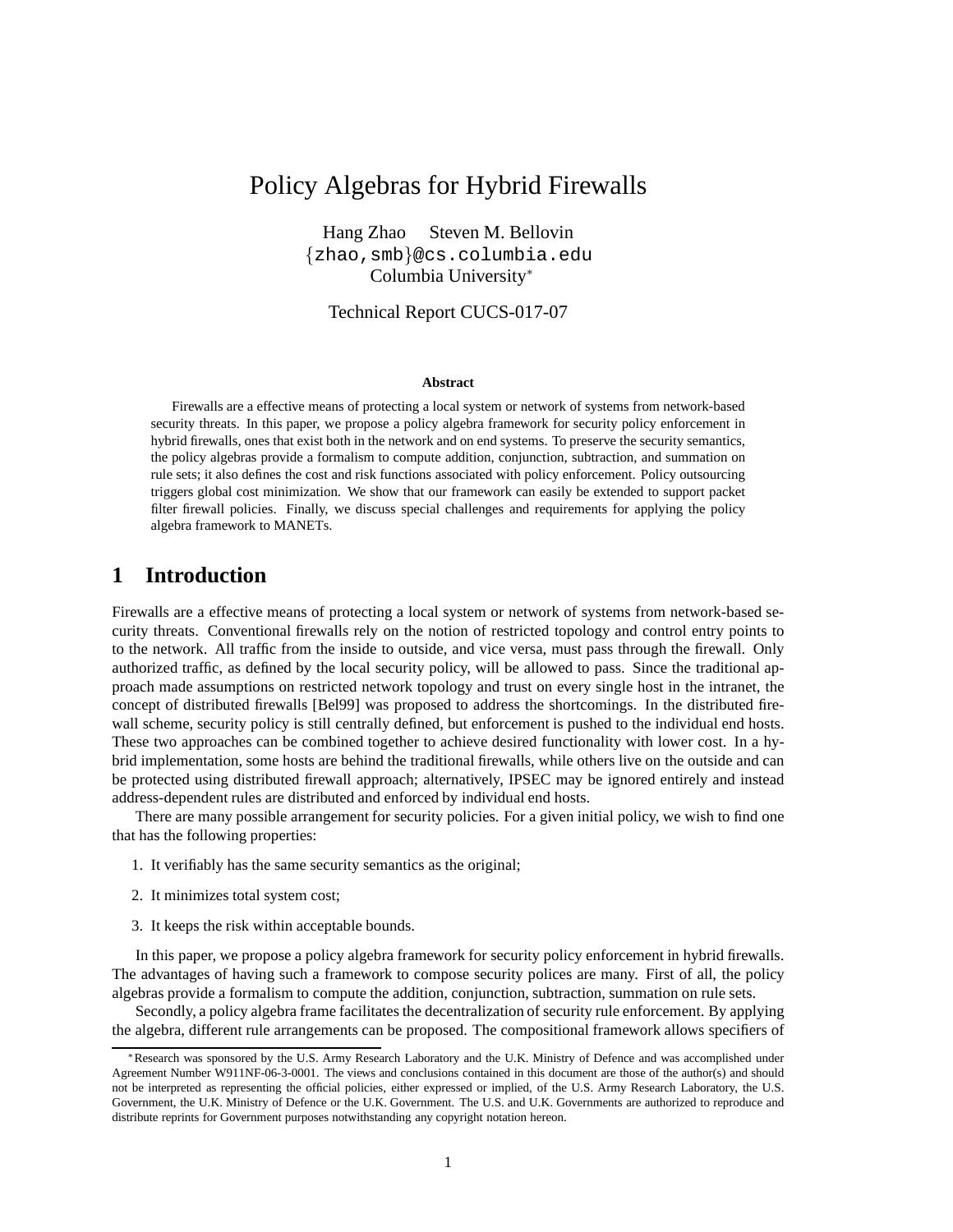policies to determine if the policy in fact result in the same accesses as the old, thus ensuring that property 1 holds.

Thirdly, firewall configuration still remains a crucial task. A quantitative study of firewall configuration [Woo04], shows that corporate firewalls are often enforcing poorly written rule sets. For well-configured firewalls, a small rule set or configuration file is highly recommended. By integrating rules or subtracting the rules that have already been enforced in the local environment, the size of individual rule sets is reduced.

Finally, a policy algebra enables rule outsourcing for hybrid firewalls. Modern heterogeneous networks consist of nodes with diversified energy storage and computation capacity. A host with low computational power can outsource part of its rule set to a security policy delegate that it trusts, thus lowering costs (property 2. In addition, the cost constraints can be made subject to the acceptable risk level (property 3. For instance, the policy algebra helps the specifier to answer the following questions: What is the effective filtering that reaches host A given the fact the A's upstream neighbors have already enforced their rule sets? What is the minimal set of rules A could push to its neighbors in order to achieve the same result without local filtering?

The rest of the paper is organized as follows. Section 2 introduce the policy algebra framework in detail. Section 3 elaborates how the framework can be further extended to support packet filter firewall policies. Section 4 discusses the specific challenges faced when importing the policy algebra framework in mobile ad hoc networks (MANET). Related works are described in section 5 and section 6 concludes the paper.

### **2 Policy Algebra Framework**

In this section, we present the policy algebra framework in detail. To make our approach applicable for general security policies in hybrid firewalls, we do not make any assumption on the policy language which states what sort of connections are permitted or prohibited.

#### **2.1 Policies and Rules**

To resolve the ambiguity in our discussion, we formally define a policy  $P$  as an unordered set of rules, denoted as  $\mathcal{P} = \{r_1, r_2, ..., r_k\}$  and  $|\mathcal{P}| = k$ . How to construct the rule set for a given policy is determined by the specific policy language; the details are irrelevant for our discussion. Without loss of generality, one can view the rule set  $\{r_1, r_2, ..., r_k\}$  as a detailed interpretation of a security policy P to be enforced in the network. An action  $A$  is said to be accepted by the policy if it matches any rule in the rule set. To facilitate our discussion, we define a universal policy U that accepts any kind of actions and also an empty policy  $\phi$ that accepts nothing.

#### **2.2 The Policy Algebra**

Intuitively, a policy algebra could be represented as rule set operations. Compound policies can be obtained by combining policy rule sets through the algebra operators. We formally define the following algebra operators over rule sets:

- *Addition* (+) merges two policy rule sets by returning their set unions provided that there is no conflict among the rules involved, denoted as  $\mathcal{P}_1 + \mathcal{P}_2 = \mathcal{P}_3$ , where  $|\mathcal{P}_3| \leq |\mathcal{P}_1| + |\mathcal{P}_2|$ . If the combination of two rule sets arises conflict, it must be resolved using a decorrelation algorithm; we discuss that further in the following section. The property of the *Addition*  $(+)$  operation ensures that any action  $A$ accepted by  $P_1$  or  $P_2$  will be accepted by  $P_3$  as well.
- *Conjunction* (∩) merges two policy rule sets by returning their intersection, denoted as  $P_1 \cap P_2 = P_3$ , where  $|\mathcal{P}_3| \leq |\mathcal{P}_1|$  and  $|\mathcal{P}_3| \leq |\mathcal{P}_2|$ . Any action A accepted by  $\mathcal{P}_3$  should be accepted by  $\mathcal{P}_1$  and  $\mathcal{P}_2$ as well.
- *Subtraction* (−) reduces a policy rule set by eliminating all the rules in the second policy, denoted as  $\mathcal{P}_1 - \mathcal{P}_2 = \mathcal{P}_3$ , where  $|\mathcal{P}_3| \leq |\mathcal{P}_1|$ . If a given action A is accepted by  $\mathcal{P}_1$  but not  $\mathcal{P}_3$ , then it must be accepted by  $\mathcal{P}_2$ .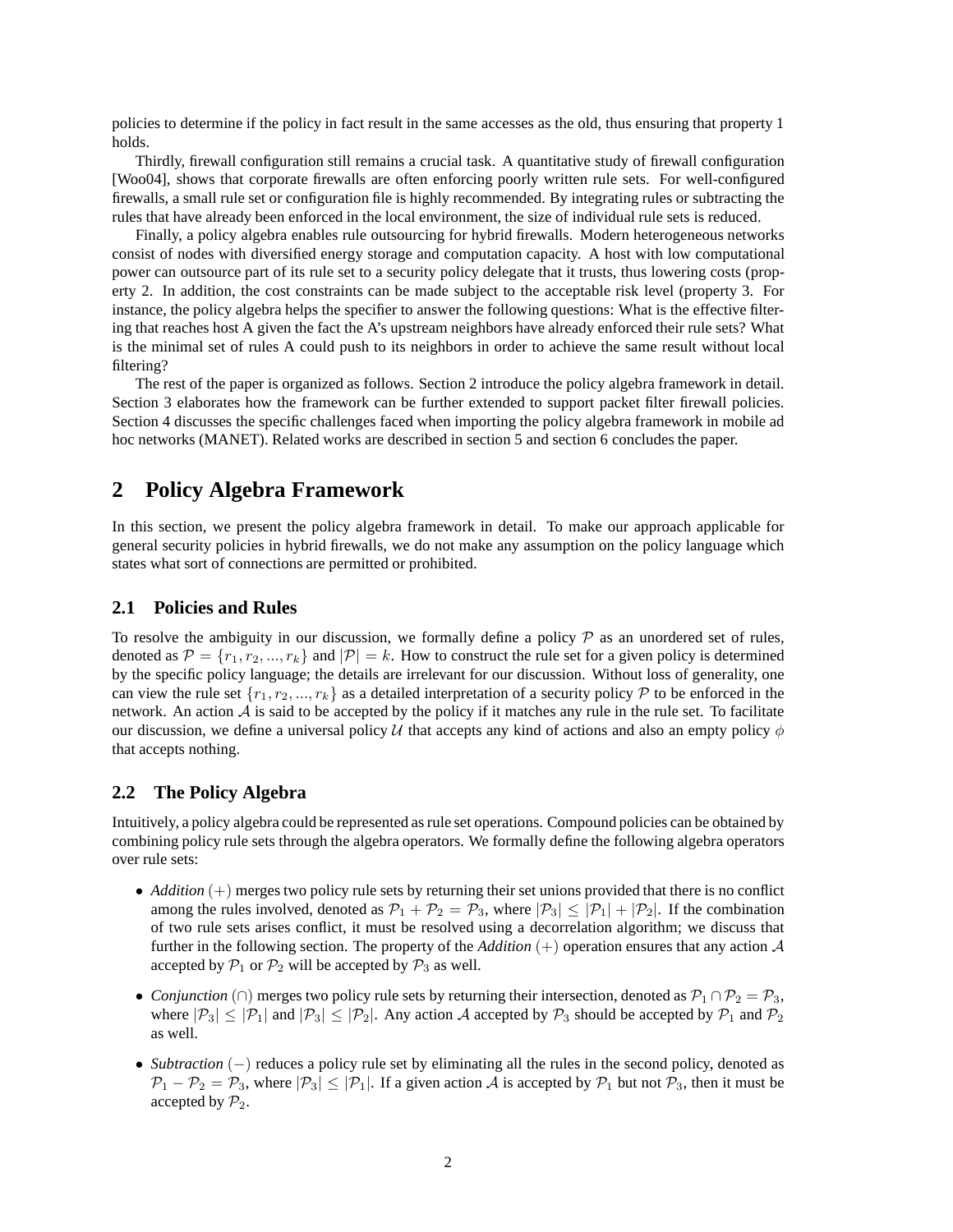• *Summation* ( $\sum$ ) is defined as a list of *Addition* (+) operations, where  $\sum_{i=1}^{n} P_i = P_1 + P_2 + ... + P_n = P$ and  $|\mathcal{P}| \leq |\mathcal{P}_1| + |\mathcal{P}_2| + ... + |\mathcal{P}_n|$ . Conflict resolution is necessary if conflicts arise during summation. Intuitively, an action A accepted by any policy rule set  $\mathcal{P}_i$  will be accepted by  $\mathcal{P}$ .

The above policy algebra operations are interpreted as set operations. For instance, *Addition*(+) operation keeps only distinct rules appearing in either  $\mathcal{P}_1$  or  $\mathcal{P}_2$ . *Conjunction* ( $\cap$ ) returns the common rules appearing in both  $P_1$  and  $P_2$ . *Subtraction* (−) eliminates the rules existing in  $P_2$  from  $P_1$ . Intuitively, one can view them as *external* operations since they do not modify any single policy rule; only the set operations are applied over the policy rule set. On the other hand, it is worth pointing out that the composition of individual rules may result in fewer rules to be enforced in the network. For instance, the composition of rule  $r_1$  and rule  $r_2$  produces a single rule  $r_3$  that maintains the same access control effect that  $r_1$  and  $r_2$  together provide. This observation inspires us to define another set of algebra operators over individual rules. We refer them as *internal* operations since individual policy rules are modified during the operation. The most significant benefit of the *internal* operations is to reduce the size of rule set. As we discussed in the previous section, reduced rule set can improve the network traffic throughput. Thus we define the following algebra operators over individual rules:

- *Addition*  $\left( +_{r} \right)$  merges two security policy rules by returning the set union of them, denoted as  $r_1 +_r r_2$  $r_2 = r$ , where r represents a single policy rule if  $r_1$  and  $r_2$  can be composed into one rule, otherwise  $r = \{r_1, r_2\}$ . Note that *Addition*  $\left(\frac{r}{r}\right)$  is non-commutative if the two rules are correlated. That is, the policy effect of applying  $r_1$  followed by  $r_2$  is not necessarily the same as applying  $r_2$  first.
- *Conjunction* ( $\cap_r$ ) merges two security policy rules by returning their intersection, denoted as  $r_1 \cap_r r_2 =$ r, where  $r = \phi$  if the two policy rules share no security effect in common. Any action A matches r should also match  $r_1$  and  $r_2$  as well.
- *Subtraction*  $(-r)$  reduces a policy rule set by eliminating the secure effect in the second policy rule, denoted as  $r_1 - r_2 = r$ . If a given action A matches  $r_1$  but not  $r_3$ , then it must match rule  $r_2$ .
- *Summation*  $(\sum_r)$  is defined as a list of *Addition*  $(+_r)$  operations, where  $\sum_{r=1}^{n} r_i = r_1 + r_2 + r_3 + \dots + r_n$  $r_n = r$ . Intuitively, an action A matches any of the policy rule  $r_i$  will also match rule r. In the worst case, none pair of rules can be composed using *Addition*  $(+_r)$  operation, then *Summation*  $(\sum_r)$  simply returns the set union of the rules and we have  $r = \{r_1, r_2, ..., r_n\}.$

Note that not any two rules can be composed using the above *internal* algebra operations. For example, a policy rule on secure authentication obviously cannot be composed with another policy rule on file access control. Furthermore, the operands of the *internal* algebra operators must share the same syntax and semantics defined by the specific policy language.

#### **2.3 The Network Model**

We consider a heterogeneous network consisting of  $N$  nodes. Each host has its own characteristics, such as computational power. In a hybrid firewall implementation, whether a host is inside the traditional boundary, outside it, in parallel with it, or even integrated with it is irrelevant to our discussion on policy algebras.

Depending on the security goals to be achieved, each host  $u$  has its own set of policies to be enforced denoted as  $S_u$ ;  $|S_u|$  represents the number of distinct policies required by host u. Since the security policies are computed in a central unit before shipping out to destination hosts, we adopt the notation  $\mathcal{P}_{(i,j)}$  to describe the *j*th policy for node  $n_i$  and use rule set  $\mathcal{P}_i^*$  to denote the filtering effect host  $n_i$  has already observed in the local environment. We define the following equation:

$$
\sum_{j=1}^{|S_{n_i}|} \mathcal{P}_{(i,j)} - \mathcal{P}_i^* = \sum_{j=1}^{|S'_{n_i}|} \mathcal{P}'_{(i,j)}
$$
(1)

where the *Summation*  $(\sum)$  operation aggregates all the policies required for node  $n_i$  and the *Subtraction* (−) operation gives the remaining set of policies to be enforced after considering the local filtering effect.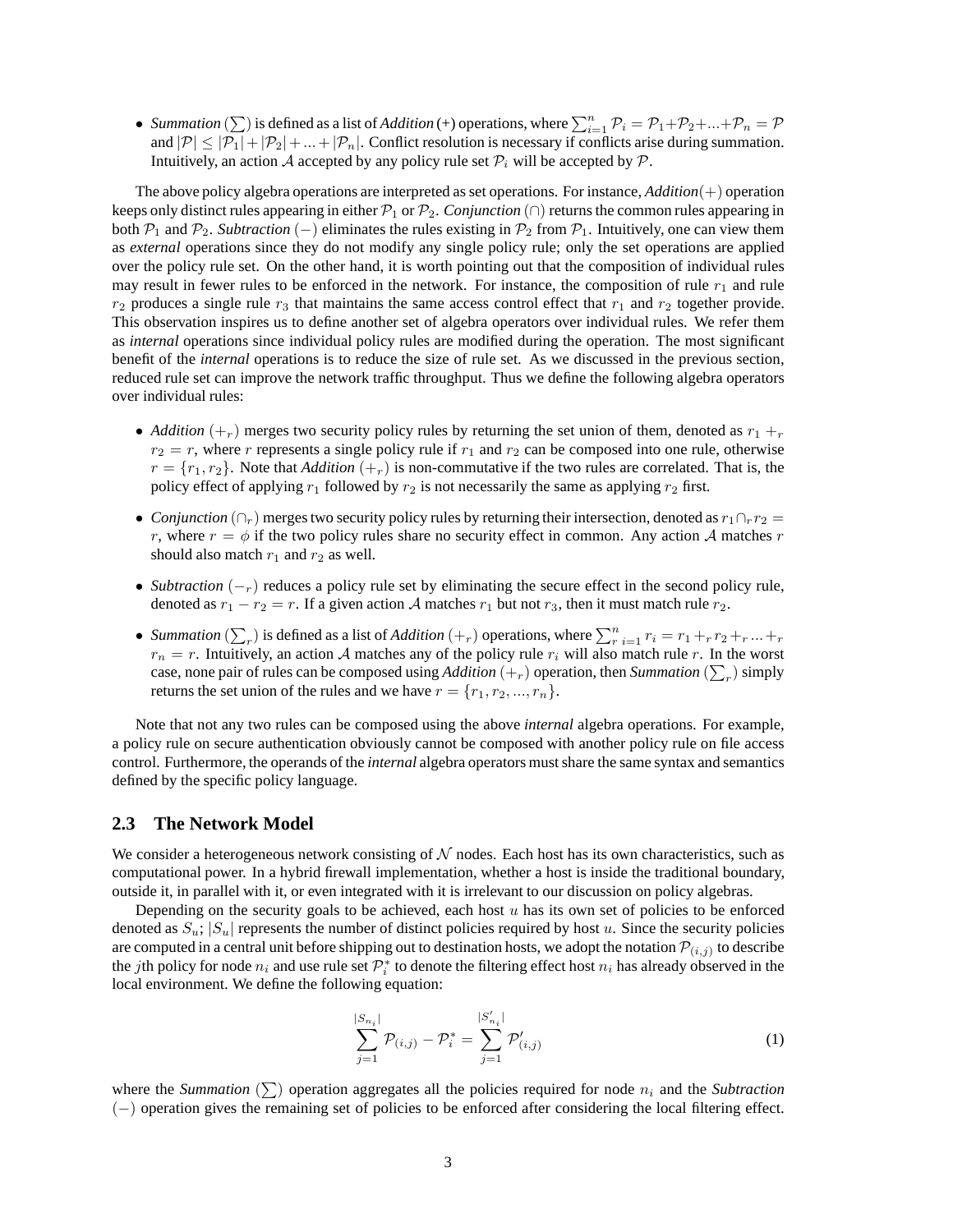Moreover, we have

$$
\sum_{i=1}^{N} \sum_{j=1}^{|S_{n_i}|} \mathcal{P}_{(i,j)} - \sum_{i=1}^{N} \mathcal{P}_{i}^{*} = \sum_{i=1}^{N} \sum_{j=1}^{|S'_{n_i}|} \mathcal{P}'_{(i,j)}
$$
(2)

Hence, the summation  $\sum$ N  $i=1$  $|S'_{n_i}|$  $\sum$ |  $j=1$  $\mathcal{P}'_{(i,j)}$  describes the policy rule sets to be enforced for all the hosts in the

entire network.

#### **2.4 Cost and Risk Functions**

Policy enforcement in firewalls is costly. It requires additional CPU cycles to perform rule checking; these tasks thus consume the host's computational energy and perhaps battery power. One of the goals for firewall configuration is to minimize the cost for rule enforcement while achieving the desired access control. Thus, we define a cost function associated with each policy enforcement denoted as  $\mathcal{C}(\mathcal{P}_{(i,j)})$ . Policy outsourcing enables a single policy  $\mathcal{P}_{(i,j)}$  to be enforced at different locations in the network with, consequently, different costs. Intuitively, local host  $n_i$  does not experience  $\mathcal{C}(\mathcal{P}_{(i,j)})$  if it decides to outsource this policy to some delegate in the network without any local enforcement. However the term  $\mathcal{C}(\mathcal{P}_{(i,j)})$  is still included in the global cost computation.

Policy outsourcing in firewalls is risky. A host becomes vulnerable if its security policy delegates have been compromised by attackers. Different risk levels can be experienced if the host chooses to outsource its security policies to varying locations in the network. Consider a concrete example: if host A chooses to outsource rules to one of its direct neighbors, then host A is vulnerable if this neighbor node gets compromised. If, however, host A decides to ship out its rules to a upstream node that is a few hops away, then host A becomes vulnerable if any node along the path from A to its delegate is compromised. In another example, a host might be willing to split the risk by choosing a few rule delegates to avoid single point failure. Besides compromised hosts, compromised links also introduce risks in policy enforcement and delegation. Hence we use  $\mathcal{R}(\mathcal{P}_{(i,j)})$  to represent the risk associated with this particular enforcement for the jth policy for node  $n_i$ . Intuitively,  $\mathcal{R}(\mathcal{P}_{(i,j)})$  experiences the lowest risk level if host  $n_i$  chooses the implement  $\mathcal{P}_{(i,j)}$  by itself.

We need to consider both the cost and the risk for policy enforcement in hybrid firewall configurations. Thus we compute the tuple  $\langle \cos t, \sin t \rangle = \langle \mathcal{C}(\mathcal{P}(i,j)), \mathcal{R}(\mathcal{P}(i,j)) \rangle$  associated with the enforcement of policy  $\mathcal{P}_{(i,j)}$ .

#### **2.5 Global Minimization**

Policy outsourcing, as described in the previous section, determines that a single policy  $\mathcal{P}_{(i,j)}$  can be enforced at different locations in the network with varying  $\langle \mathcal{C}(\mathcal{P}_{(i,j)}) , \mathcal{R}(\mathcal{P}_{(i,j)}) \rangle$  to achieve the same access control effects. The advantages of security policy outsourcing are many.

- It is an effective way to reduce the size of rule sets; it thus improves the network throughput by performing less rule checking.
- It balances the utilization of computational power in the whole network. Hosts with low energy can push part or all of their security polices to their upstream neighbors, which are more capable of expensive computations.
- It can also conserve energy for packet transmission by reducing the traffic in the network. Packets blocked by security policies in upstream nodes will never appear in the downstream path.
- Finally and most importantly, policy outsourcing enables global minimization of the costs and risks associated with rule enforcement in firewall configurations.

Given the formalism of policy algebras and cost/risk functions, we define the cost of policy enforcement for the entire network as

$$
\mathcal{C}_G = \sum_{i=1}^N \sum_{j=1}^{|S'_{n_i}|} \mathcal{C}(\mathcal{P}'_{(i,j)})
$$
\n(3)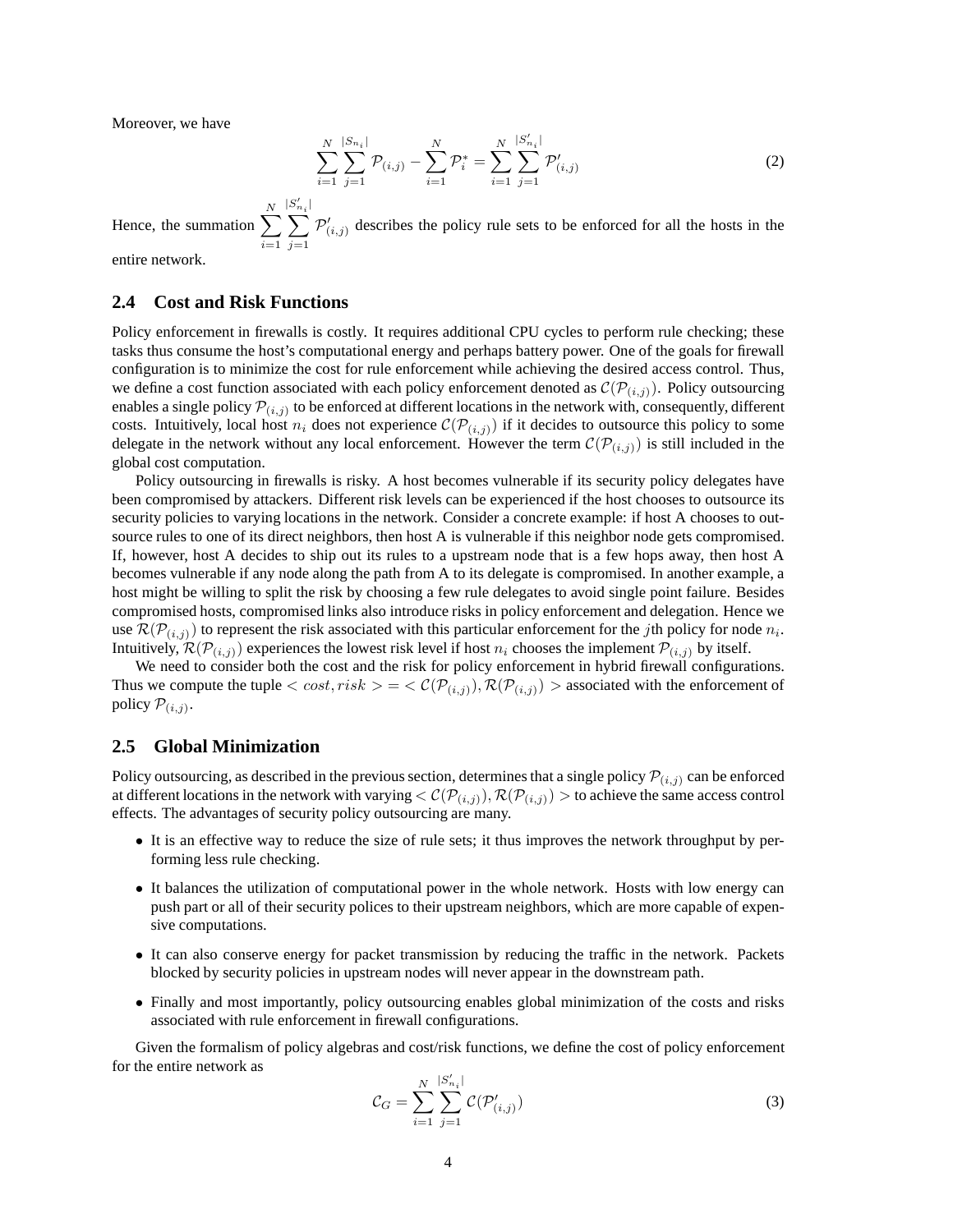Similarly, the risk of policy enforcement for the entire network is represented as

$$
\mathcal{R}_G = \sum_{i=1}^N \sum_{j=1}^{|S'_{n_i}|} \mathcal{R}(\mathcal{P}'_{(i,j)})
$$
\n(4)

Thus, global minimization on cost is achieved by looking for an optimal firewall configuration with policy outsourcing to result in the minimal value of  $C_G$ . A similar global minimization can be performed on  $\mathcal{R}_G$  as well.

Normally, one firewall configuration can help us to achieve either the minimal value of  $\mathcal{C}_G$  or  $\mathcal{R}_G$  but not both. Rule enforcement with lower cost may result in a higher risk level. As a concrete example, suppose host A decides to outsource policy  $P$  to its upstream neighbor B, which has more computational power. In this case, lower  $\mathcal{C}(\mathcal{P})$  is incurred but with higher  $\mathcal{R}(\mathcal{P})$  since A becomes vulnerable if any host along the path from A to B gets comprised by the attacker. Under most circumstances, we are more interested in minimizing the cost function  $C_G$ . When such a trade off occurs during firewall configuration, it is the specifier's choice to make decisions on global cost minimization. One possible decision is to consider only the rules with risk lower than a threshold value  $\lambda_r$ . Thus the global cost minimization will compute  $\mathcal{C}_G$ , where every enforcement of  $\mathcal{P}'_{(i,j)}$  satisfies the condition that  $\mathcal{R}(\mathcal{P}'_{(i,j)}) \leq \lambda_r$ .

## **3 Policy Algebra Instantiation**

As discussed in the previous section, our policy algebra framework is applicable for general security policies. In this section, we elaborate how the policy algebra framework can be applied to packet filter firewalls as a concrete example. We choose packet filtering for illustration primarily because it is the original and most basic type of firewall. Packet filters are installed in many gateway routers, due to their relative simplicity and ease of implementation. They allows users to create a set of rules that either discard or accept traffic over a network connection. However, with the increasing complexity of network topology and security policy requirement, the rule set of packet filters can become extremely large and thus is hard to configure and maintain. Moreover, packet filters become the bottleneck of the network when the increased latency caused by filtering forces the interface buffer queue to drop further packets. Fortunately, with the policy algebra framework, one can perform optimization on packet filter rule sets and thus improve the throughput of the network.

#### **3.1 Packet Filter Rules**

A packet filter has a set of rules with accept or deny actions. When the packet filter receives a data packet, the filter compares the packet against a pre-configured rule set. At the first match, the packet filter either accepts or denies the packet. Filtering rules are based on information contained in a network packet: source and/or destination IP addresses, source and/or destination port numbers, IP protocol field, flags in TCP header if set, direction of inbound or outbound traffic, and which interface the packet is traversing. For the simplicity of our discussion, we consider very basic packet filer rules consisting of the most critical information: action, source IP address, source port number, destination IP address, destination port number. Simple packet filter rules look like the following: $<sup>1</sup>$ </sup>

| action | src          | port | dest   | port comment                   |
|--------|--------------|------|--------|--------------------------------|
|        | block SPIGOT |      |        | we don't trust these people    |
| allow  | ∗            |      | OUR-GW | 25 connection to our SMTP port |

These two rules specify a secure policy on our SMTP mail service. The first rule blocks any inbound traffic from SPIGOT to our internal network since we don't trust them. The second rule allows outside hosts other than SPIGOT to connect to our SMTP mail server on host OUR-GW at port 25. The rules are applied in order from top to bottom. Any packets that are not explicitly allowed by a filter rule are rejected. That is,

<sup>&</sup>lt;sup>1</sup>Example taken from [CBR03].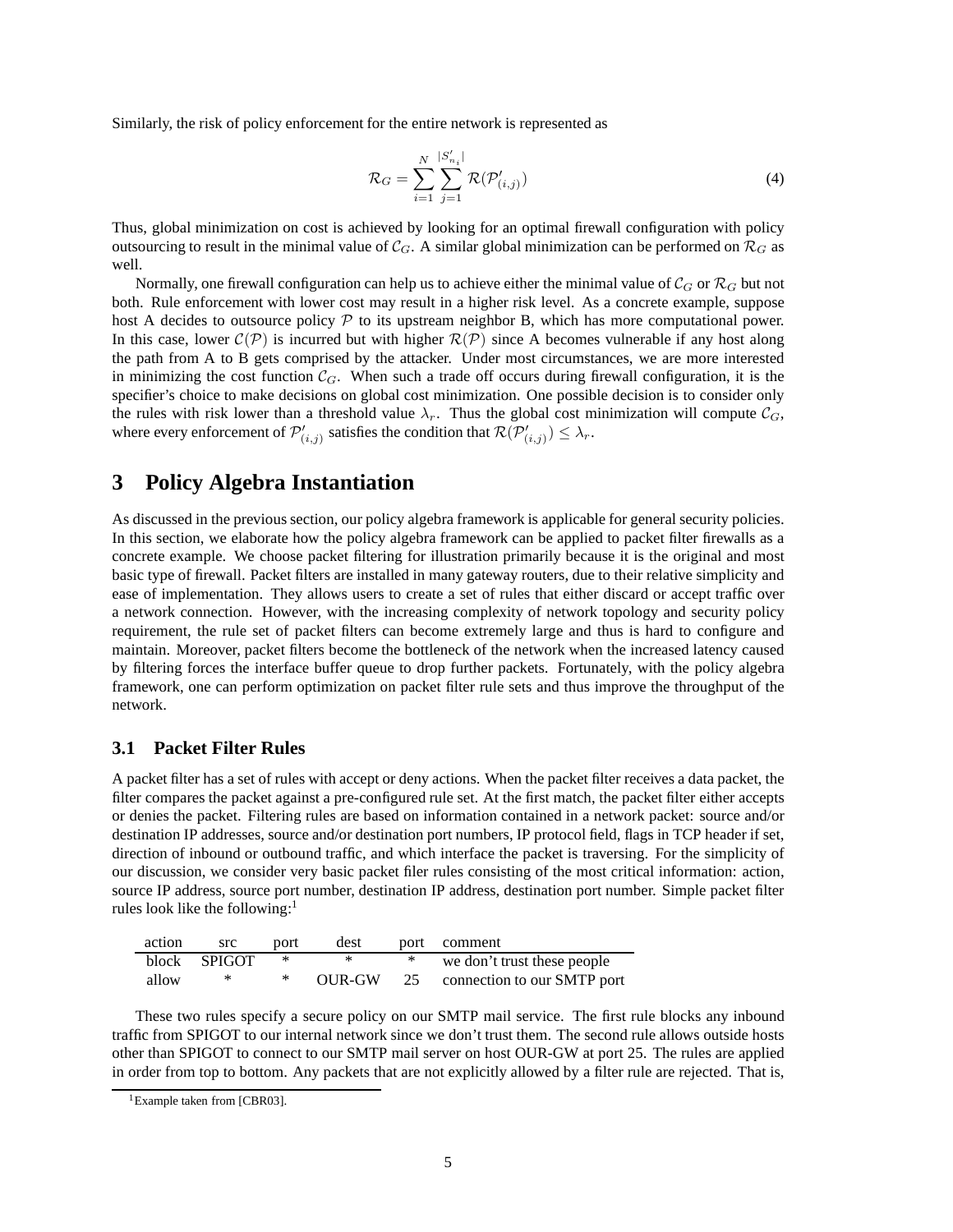any rule set is followed by an implicit rule saying:

|       |  |        | action src port dest port comment |
|-------|--|--------|-----------------------------------|
| block |  | $\ast$ | default                           |

#### **3.2 Policy Algebra Refinement**

To follow the previous notation, we describe a security policy as a set of packet filter rules, i.e,  $\mathcal{P} =$  ${r_1, r_2, ..., r_k}$ . P could represent a security policy on accessing the internal SMTP mail server, handling DNS queries, or even the entire the packet filter rule set for a network host. Our previous definition on rule set represents  $\mathcal P$  as an unordered set of rules. However, rule sets for packet filter firewall maintains strict order when rules are checked from top to bottom. Rules can be correlated to each other in the way that reversed order of rules or any subset of rules will have different filtering effect. Consider the following two rules:

|  |                                  | action src port dest port comment                                      |
|--|----------------------------------|------------------------------------------------------------------------|
|  |                                  | allow * * host-A 80 allows outsiders connect to host-A for web service |
|  | block $*$ $*$ host-A $*$ default |                                                                        |

The filtering effect of the two rules indicate that only web traffic connected to port 80 on host-A is allowed whereas any other connection to host-A will be blocked. If we reverse the order of the two rules, no web traffic can reach host-A. On the other hand, if we enforce the second rule (a subset of rules) at a upstream neighbor of host-A, host-A will not receive any web traffic either. This ordering property introduce extra difficulty for *external* algebra operations since the order of packet filter rules may alter the semantics; even worse, the filtering effect cannot be maintained. The solution is to perform *decorrelation* on packet filter rules to remove any ambiguity. We describe each packet filter rule as  $r = [action, IP_{src}, Port_{src}, IP_{dest}, Port_{dest}],$ where the action is either allow or block in packet filter firewall rules.  $IP_{src}$  and  $IP_{dest}$  may represent one single IP address or a particular subnet of interest. Similarly,  $Port_{src}$  and  $Port_{dest}$  can also refer to a specific port number or a set of port numbers. We also have the default rule represented as  $r^* = [block, *, *, *, *]$ , which simply blocks any incoming or outgoing traffic. Given the detailed syntax and semantics of packet filter rules, two rules are considered to be correlated if there is a non-nil intersection between the values of each of their attributes (except for the *Action* field). The goal of a decorrelation algorithm is to remove any existing correlations in the rule set. Once the rules are decorrelated, there is no longer any ordering requirement on the filtering rules, since only one rule will match any requested communication. [SC00] describes a decorrelation algorithm in detail. The previous example after decorrelation looks like this:

| action src port |  | dest         | port comment                                          |
|-----------------|--|--------------|-------------------------------------------------------|
| allow * *       |  | host-A       | 80 allows outsiders connect to host-A for web service |
| block $*$ $*$   |  | not host-A * | default                                               |

*External* operations like *Addition* (+), *Conjunction* ( $\cap$ ), *Subtraction* ( $\supset$ ) and *Summation* ( $\sum$ ) for policy algebra are similar for most policy languages since they are interpreted as basic set operations. Here we want to focus our discussion on *internal* operations over individual packet filter rules since this part of the policy algebra framework is determined by the specific semantics of a policy language. Given  $r_1$  = [ $action_1$ ,  $IP_{src_1}$ ,  $Port_{src_1}$ ,  $IP_{dest_1}$ ,  $Port_{dest_1}$ ] and  $r_2 = [action_2, IP_{src_2}, Port_{src_2},$  $IP_{dest_2}$ ,  $Port_{dest_2}$ , we then refine the *internal* algebra operators as following:

- *Addition*  $(+_r)$  We have the following five cases:
	- 1. If  $action_1 = action_2$ ,  $Port_{src_1} = Port_{src_2}$ ,  $IP_{dest_1} = IP_{dest_2}$  and  $Port_{dest_1} = Port_{dest_2}$ , then  $r_1 +_r r_2 = [action_1, IP_{src_1} \cup IP_{src_2}, Port_{src_1}, IP_{dest_1}, Port_{dest_1}];$
	- 2. If  $action_1 = action_2$ ,  $IP_{src_1} = IP_{src_2}$ ,  $IP_{dest_1} = IP_{dest_2}$  and  $Port_{dest_1} = Port_{dest_2}$ , then  $r_1 +_r r_2 = [action_1, IP_{src_1}, Port_{src_1} \cup Port_{src_2}, IP_{dest_1}, Port_{dest_1}];$
	- 3. If  $action_1 = action_2$ ,  $IP_{src_1} = IP_{src_2}$ ,  $Port_{src_1} = Port_{src_2}$  and  $Port_{dest_1} = Port_{dest_2}$ , then  $r_1 +_r r_2 = [action_1, IP_{src_1}, Port_{src_1}, IP_{dest_1} \cup IP_{dest_2}, Port_{dest_1}];$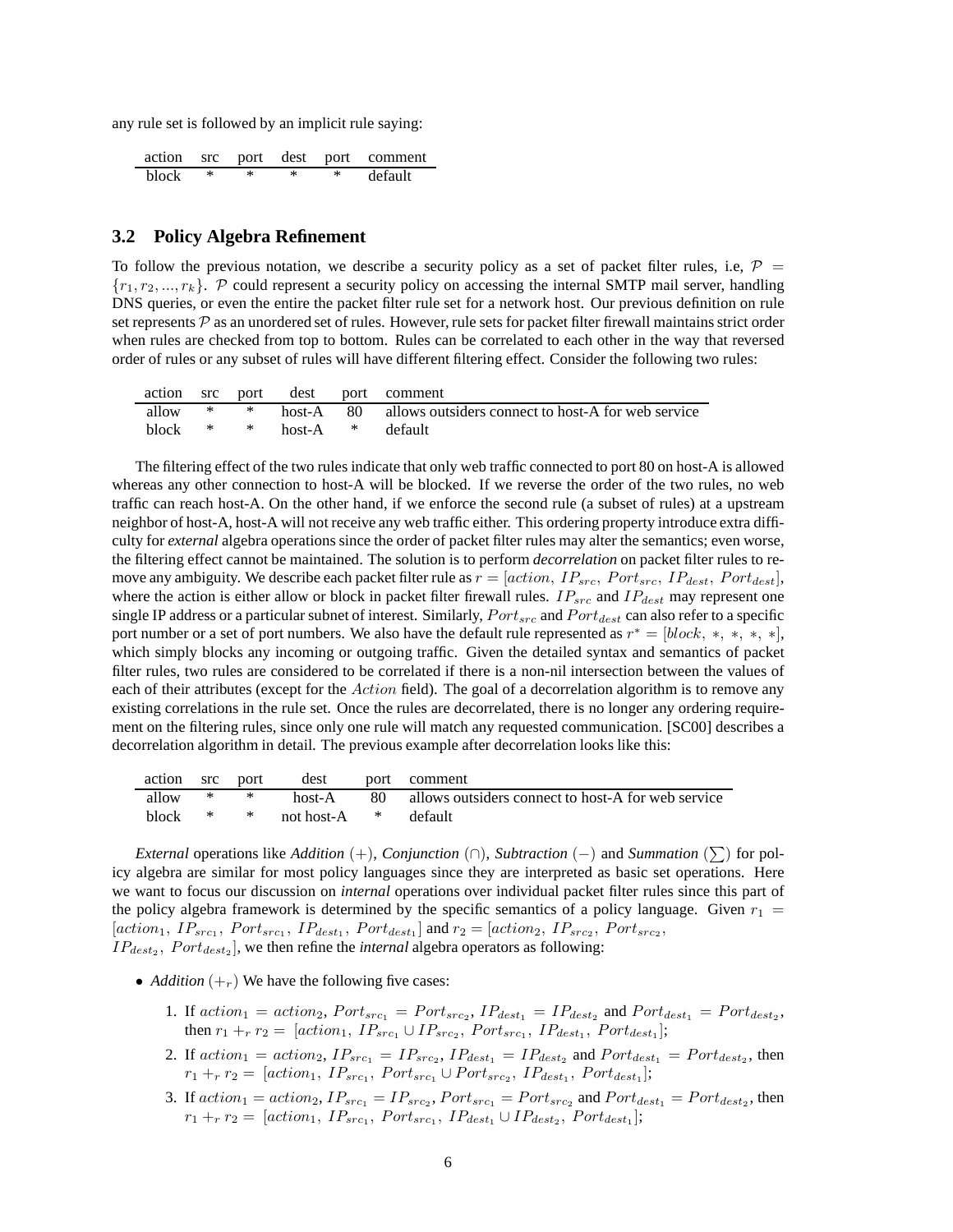- 4. If  $action_1 = action_2$ ,  $IP_{src_1} = IP_{src_2}$ ,  $Port_{src_1} = Port_{src_2}$  and  $IP_{dest_1} = IP_{dest_2}$ , then  $r_1 +_r r_2 = [action_1, IP_{src_1}, Port_{src_1}, IP_{dest_1}, Port_{dest_1} \cup Port_{dest_2}];$ 5. Otherwise,  $r_1 +_r r_2 = \{r_1, r_2\}$ .
- *Conjunction*  $(\cap_r)$  if  $action_1 = action_2$ , then we have  $r_1 \cap_r r_2 = [action_1, IP_{src_1} \cap IP_{src_2}, Port_{src_1} \cap I_{src_2}]$  $Port_{src_2}, IP_{dest_1} \cap IP_{dest_2}, Port_{dest_1} \cap Port_{dest_2}.$
- *Subtraction*  $(-r)$  similar to the *Addition*  $(+r)$  operation, we also have the following five cases:
	- 1. If  $action_1 = action_2$ ,  $Port_{src_1} = Port_{src_2}$ ,  $IP_{dest_1} = IP_{dest_2}$  and  $Port_{dest_1} = Port_{dest_2}$ , then  $r_1 - r_2 = [action_1, IP_{src_1} \backslash IP_{src_2}, Port_{src_1}, IP_{dest_1}, Port_{dest_1}];$
	- 2. If  $action_1 = action_2$ ,  $IP_{src_1} = IP_{src_2}$ ,  $IP_{dest_1} = IP_{dest_2}$  and  $Port_{dest_1} = Port_{dest_2}$ , then  $r_1 - r_2 = [action_1, IP_{src_1}, Port_{src_1} \backslash Port_{src_2}, IP_{dest_1}, Port_{dest_1}];$
	- 3. If  $action_1 = action_2$ ,  $IP_{src_1} = IP_{src_2}$ ,  $Port_{src_1} = Port_{src_2}$  and  $Port_{dest_1} = Port_{dest_2}$ , then  $r_1 - r_2 = [action_1, IP_{src_1}, Port_{src_1}, IP_{dest_1} \backslash IP_{dest_2}, Port_{dest_1}];$
	- 4. If  $action_1 = action_2$ ,  $IP_{src_1} = IP_{src_2}$ ,  $Port_{src_1} = Port_{src_2}$  and  $IP_{dest_1} = IP_{dest_2}$ , then  $r_1 - r_2 = [action_1, IP_{src_1}, Port_{src_1}, IP_{dest_1}, Port_{dest_1} \setminus Port_{dest_2}];$
	- 5. Otherwise,  $r_1 r_2 = r_1$ .
- *Summation*  $(\sum_r)$  is defined as a list of *Addition*  $(+_r)$  operations, where  $\sum_{r=1}^{n} r_i = r_1 + r_2 + r_3 + \dots + r_n$  $r_n = r$ .

As a concrete example, consider the following set of packet filter rules:

| rule           | action       | <b>STC</b>    | port | dest             | port |
|----------------|--------------|---------------|------|------------------|------|
| r <sub>1</sub> | allow        | 10.0.0.0/16   | ∗    | Mail-server      | 25   |
| $r_{2}$        | allow        | 10.0.0.0/8    | ∗    | Mail-server      | 25   |
| $r_{\rm 2}$    | block        | <b>SPIGOT</b> | ∗    | DMZ, Mail-server | 25   |
| $r_4$          | <b>block</b> | <b>SPIGOT</b> | *    | DMZ.             | 25   |

Now we show how the *internal* algebra operators can be applied:

| rule                   | action | <b>Src</b>                   | port   | dest        | port |
|------------------------|--------|------------------------------|--------|-------------|------|
|                        |        | $r_1 + r_2$ allow 10.0.0.0/8 | $\ast$ | Mail-server | 25   |
| $r_3 \cap_r r_4$ block |        | <b>SPIGOT</b>                | $\ast$ | DMZ.        | 25   |
| $r_3 - r_4$ block      |        | <b>SPIGOT</b>                | $\ast$ | Mail-server | 25   |

#### **3.3 Cost and Risk Functions**

In reality, the size of rule set limits how well a packet filter can achieve its goal. A rule set is a linear list of individual rules, which are evaluated from top to bottom for a given packet. Packets have to pass through the filtering device, adding some amount of latency between the time a packet is received and the time it is forwarded. Any device can only process a finite amount of packets per second. When packets arrive at a higher rate than the device can forward them, packets are lost. The input processor passes packets to packet filter in a sequential manner. An obvious choice for the cost function associated with each packet filter firewall policy  $P$  is the number of rules in the rule set. As the packet filter rule set gets larger, it takes more time and computing resources to perform the filtering task. Although several rule set optimization mechanisms have been proposed, it remains the bottleneck for packet filter performance.

As discussed in the policy algebra framework, outsourcing packet filter rules to upstream neighbors can be risky. A benefit from rule outsourcing is that it conserves communication channel bandwidth by eliminating blocked traffic at upstream nodes. Thus, unauthorized packets will not even reach the target host. This also saves battery power on the transmitting node. Similarly, if the same packet filter rule is required by several downstream hosts, a composed rule can be enforced at the upstream node to maintain the same filtering effect. However, once this upstream node 9s compromised, the protected downstream hosts become vulnerable.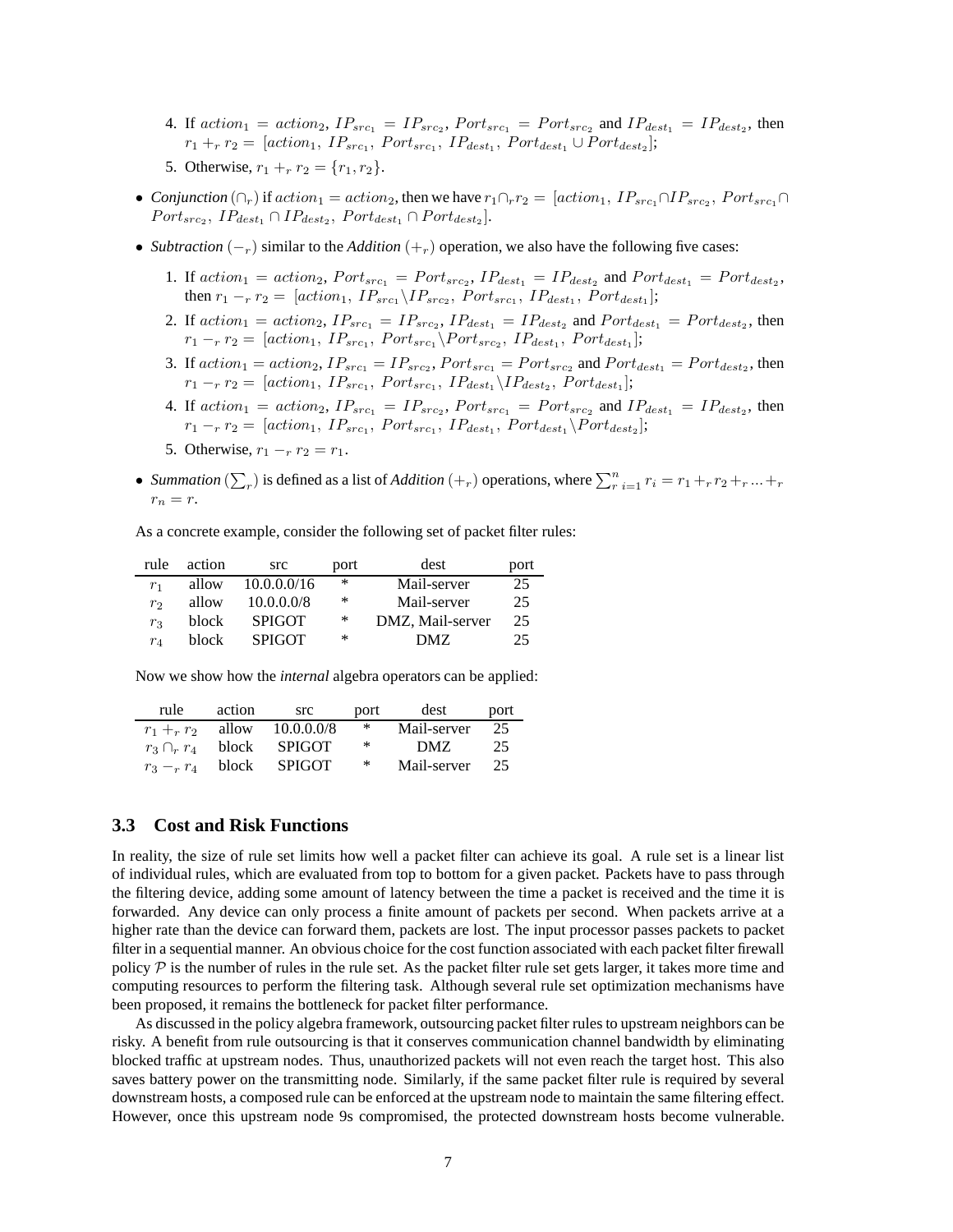Intuitively, the number of hops from the enforcement delegate to the protected host can be used as the risk function.

#### **3.4 Conflict Resolution**

Multiple, correlated packet filter rules can cause conflicts when mapping packets to filters, as discussed in [HSP00]. In reality, we assume that with careful configuration by network administrator, such conflict will not occur within the local rule set of a network host. Unfortunately, security policy outsourcing may bring this problem back. Consider the following two rules:

|       | rule action | src.               | port   | dest   | port |
|-------|-------------|--------------------|--------|--------|------|
|       |             | block $10.0.0.0/8$ | $\ast$ | $\ast$ | 25   |
| $r_h$ | allow       | 10.0.0.0/8         | $*$    | host-B | 25   |

Rule  $r_a$  is required by upstream host-A such that any traffic connecting on port 25 from 10.0.0.0/8 is blocked. However, rule  $r_b$  enforced at downstream host-B allows 10.0.0.0/8 to connect to its mail service. If host-B wishes to outsource  $r<sub>b</sub>$  to its upstream neighbor host-A, a conflict arises. Moreover, depending on the order of rules to be checked, the union of these two rules produces different filtering effects. If rule  $r_a$ is placed in front of rule  $r_b$ , then legitimate web traffic from 10.0.0.0/8 can never reach host-B; if rule  $r_b$ is checked first, then only web traffic from 10.0.0.0/8 destined for host-B is allowed. Obviously, the first approach marks the more restrictive rule with higher precedence, while the second approach may be desired if host-B is configured to handle web traffic from 10.0.0.0/8. One feasible solution is to apply decorrelation algorithms to the set of correlated rules. Thus the two rules become:

|       | rule action | src        | port | dest       | port |
|-------|-------------|------------|------|------------|------|
| $r_a$ | block       | 10.0.0.0/8 | ∗    | not host-B | 25   |
| $r_h$ | allow       | 10.0.0.0/8 | ∗    | host-B     | 25   |

No matter what order these two rules are placed at host-A, it results in the same filtering effect as the second approach described above. Another possible solution is to simply disallow rule outsourcing if conflict can be detected. It is the network administrator's decision to resolve conflicts when applying the policy algebra framework. Our algebra cannot prevent conflicts; it can, however, reveal their existence.

#### **3.5 Efficiency of Decorrelation Algorithm**

As we discussed previously, the decorrelation algorithm is required to solve the ordering problem for packet filter rule sets and to resolve conflicts if possible. On the other hand, one of the objectives for policy outsourcing is to minimize the size of rule sets and to improve the filtering performance. Hence the efficiency of decorrelation algorithm becomes an interesting problem. Let us consider the following example:

|                | rule action | src     | port   | dest       | port |
|----------------|-------------|---------|--------|------------|------|
| r <sub>1</sub> | allow       | 1.2.3.4 | $\ast$ | web-server | -80  |
| $r_{\Omega}$   | block       | $\ast$  | $\ast$ | web-server | -80  |

The filtering effect of applying rule  $r_1$  and  $r_2$  will block all http traffic and only allow source 1.2.3.4 to communicate with the web-server on port 80. To decorrelate this rule set, we have two options:

| rule         | action | src.                          | port | dest       | port |
|--------------|--------|-------------------------------|------|------------|------|
| $r_{1}$      | allow  | 1.2.3.4                       | $*$  | web-server | -80  |
| $r_{\Omega}$ | block  | $0.0.0.0 - 1.2.3.3$           | ∗    | web-server | - 80 |
| $r_{2}$      |        | block 1.2.3.5-255.255.255.255 | ∗    | web-server | -80  |

or,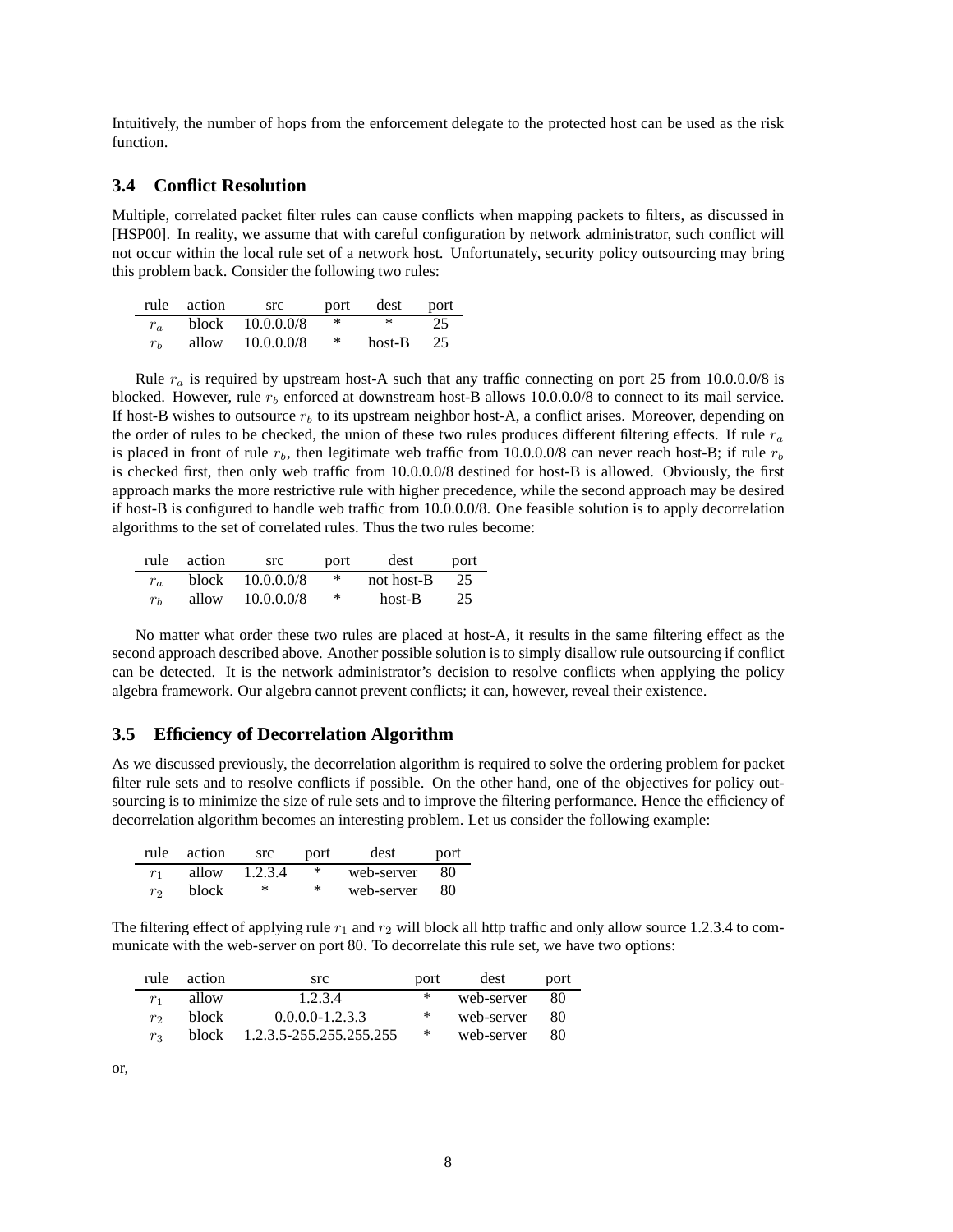|          | rule action | src.                | port   | dest       | port |
|----------|-------------|---------------------|--------|------------|------|
|          | allow       | 1.2.3.4             | $\ast$ | web-server | -80  |
| $r'_{2}$ |             | block not $1.2.3.4$ | $*$    | web-server | -80  |

The first approach results in more rules in the decorrelated rule set. If more check points like host 1.2.3.4 or more subnets are involved, as in many firewalls or routers, we may end up with a combinational explosion, resulting in a very inefficient system. Fortunately, the second approach, which uses negative rules, does not increase the size of rule set by as much. The decorrelation algorithm introduced in [SC00] takes this approach. Moreover, negative statements are often more natural to users, and sometimes allow a more efficient statement of the security policy. For instance, an administrator often needs to exclude a small set of machines from the normal host set for security purposes.

We claim that introducing negative expressions in the rule attributes improves the efficiency of decorrelation algorithm by generating a relatively small set of rules. However, the design issue becomes how to define and allow a simple, yet adequate, form of negative expressions in security policies [BMNW04].

## **4 Policy Algebra in MANET**

Previous discussion on the policy algebra framework makes the general assumption of a heterogeneous network. In this section, we will describe the challenges and special requirements for applying the policy algebra framework in mobile ad-hoc networks (MANETs). Furthermore, we state several requirements such that the framework can be extended to become effective in a coalition MANET environment.

### **4.1 Challenges in MANET**

A mobile ad-hoc network (MANET) is a self-configuring network of mobile routers and associated hosts connected by wireless links. The union of these mobile nodes forms an arbitrary network topology, changing rapidly and unpredictably with time. Such a network may operate on its own or be connected to the outside Internet. Firewall configuration in MANET faces many challenges.

- Mobile nodes join or leave the network unpredictably. Hybrid firewall implementation is a good choice for MANETs, since conventional firewalls strongly rely on a static topology with the concept of "inside" and "outside". The policy algebra framework facilitates policy enforcement at each end host, and hence is unaffected by topology changes.
- While full-fledged desktop PCs could manage security mechanisms such as cryptography without much trouble, the same cannot be said for small, energy-limited mobile nodes. The heterogeneity property of MANETs dictates that computationally intensive tasks may not be acceptable for hosts with lower computational power. Policy outsourcing introduced in our algebra framework balances the utilization of power across the whole network, by outsourcing security policy to hosts with more capability.
- As individual nodes move around, they need to assess the authority of other nodes to act as firewalls for them. Thus, the framework plays a crucial role in security policy delegation. Intuitively, a node that is at risk of capture should not be considered as a good candidate for policy outsourcing. Less obviously, a rapidly moving nodes may be a poor choice as well, because it may drop out of the communication graph too soon.

### **4.2 Requirements of Policy Algebra Framework for MANET**

Since the firewall configuration in a MANET faces special challenges, we discuss several requirements as an extension for our policy algebra framework to facilitate the coalition MANET environment.

Firstly, optimizing firewall policy to a changing topology requires secure knowledge of the topology, as well as communication and negotiation of security policy. Particularly, policy outsourcing in our framework requires that hosts be able to exchange security policies with neighboring nodes. Delegate selection for policy outsourcing also requires that the local host securely assess the authorization of its neighbors.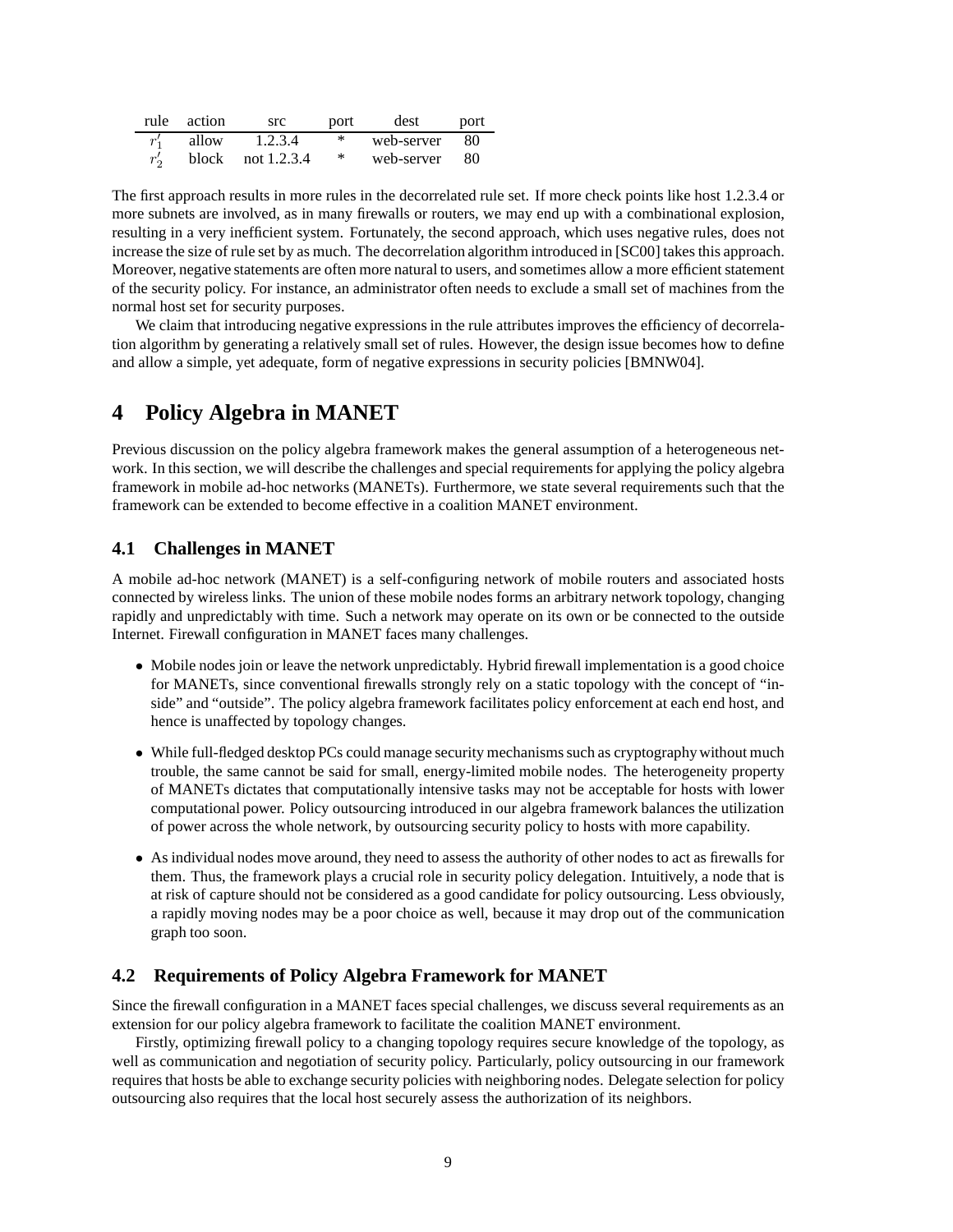Secondly, light-weight algorithms for computing the cost and risk are strongly desired in policy algebra framework for MANETs. Small and energy-limited mobile nodes cannot afford computationally intensive operations, since the network lifetime is also a crucial metric for measuring MANET overall performance.

Finally, policy refinement and conflict resolution remain challenging tasks in MANETs. With rapid changes in MANET topology, it is very difficult for nodes to exchange and negotiate security policies with their neighbors. Periodic consistency checking performed globally for the entire network may not be feasible under these circumstances. One possible approach is to define the MANET as small-scale clusters, to facilitate local consistency maintenance.

### **5 Related Work**

Previous work on firewall policy analysis mainly focus on studying the firewall configuration effects from the view point of network administrators. [MWZ00] designed a implemented a firewall analysis tool to allow the administrator to easily discover and test the global firewall policy. Their tool took the network topology and configuration files as input and interacted with the user through a question-and-answer session. The main advantage of this tool is to permit study of the firewall configuration before actually deploying it in the real network. [BKLR06] proposed an approach to firewall policy specification and analysis that uses a formal framework for argumentation based preference reasoning. By allowing administrators to define network abstractions, security requirements can be specified in a declarative manner using high-level terms.

Another approach related to our work is on the composition of access control policies. Access control policies have a very clear and restricted semantics over a collection of subjects, objects and action terms. [WJ03] presented a propositional policy algebra for access control. They model policies as nondeterministic relations over a collection of subjects, objects and action terms. The goal of their policy algebra is to manipulate access control policies at propositional level; the operations of the algebra are abstracted from their specification details. Moreover, it can be used to reason about role-based access control policies combined with other forms of discretionary policies. [BdVS02] took a different approach. They formulate access control policies as a set of ground terms over an alphabet for subject object action terms. Thus, they took a set-based approach influenced by logic programming.

Both of the above approaches have their limitation in that the proposed framework or analysis tool is only for one specific policy language, i.e., firewall rules or access control policies. To the best of our knowledge, we are the first to construct a policy algebra framework for security policy enforcement in hybrid firewalls. We do not make any assumption on the policy language; thus our framework is applicable for any general security policies. Moreover, we are the first to define cost and risk functions associated with each policy enforcement. Based on the administrator's goal, global minimization function can be applied to reduce the cost of policy enforcement while still maintaining specified degree of security. We show how policy algebra operations may introduce conflicts into the network. We use decorrelation algorithms to eliminate conflicts. We also demonstrate how our policy algebra framework can be further extended to support packet filtering firewall policies.

### **6 Conclusions**

Firewalls are a effective means of protecting a local system or network of systems from network-based security threats. In this paper, we propose a policy algebra framework for security policy enforcement in hybrid firewalls. The framework describes external and internal algebra operations over rule sets and individual rules, respectively. Cost and risk functions are associated with security policy enforcement. As a concrete example, we extend the policy algebra framework to support packet filter firewalls. At the end of this paper, we also discuss the challenges and requirement for applying policy algebra framework in mobile ad hoc networks. Our future work will be to further extend this framework to support policy-based security management in MANETs.